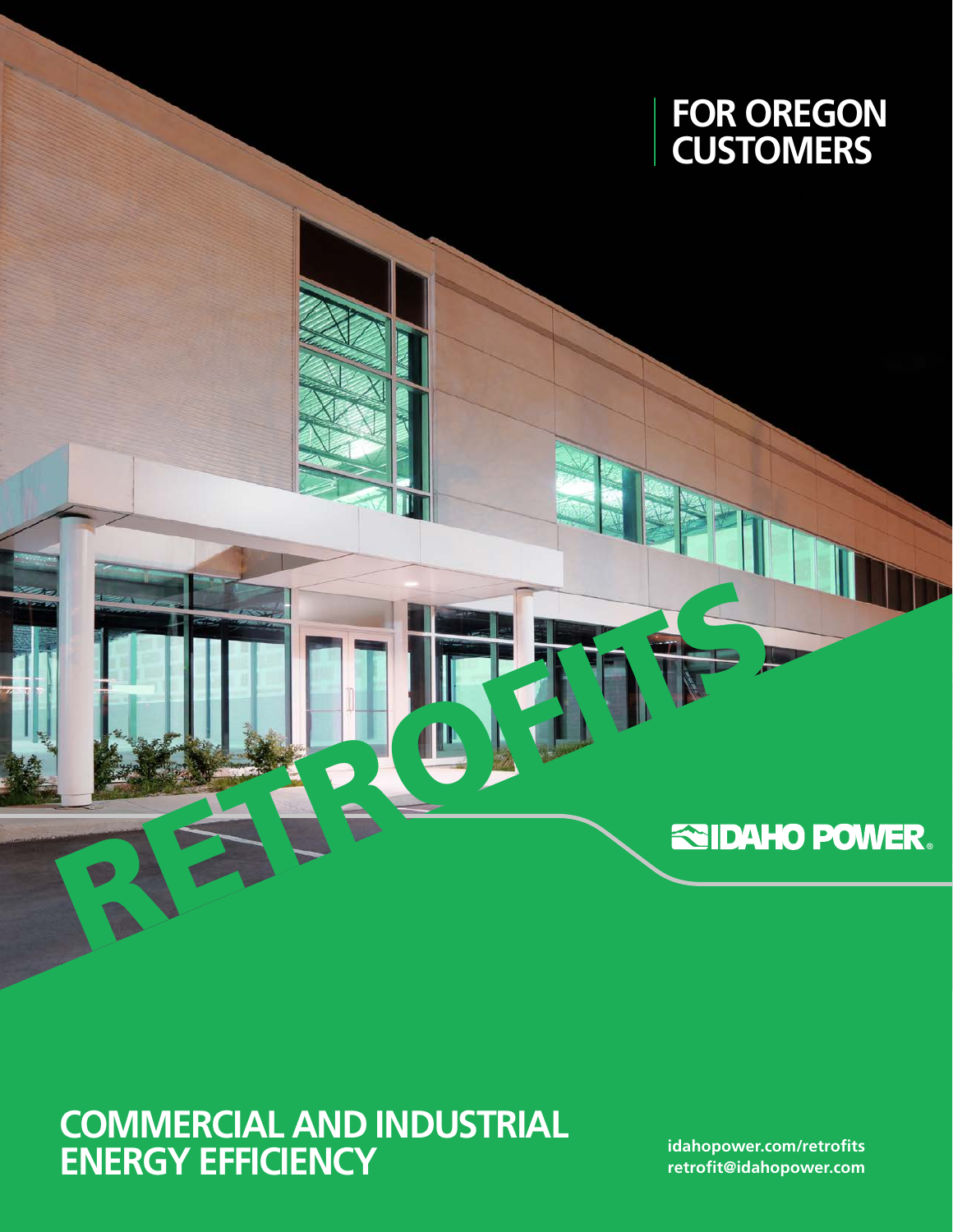# **INCENTIVES FOR OREGON CUSTOMERS**



**"The LED lighting looks brighter and more natural, a lot less yellow, so people thought more light had been added when we've actually reduced the fixtures by 25%." ~ Retrofits participant**

**Idaho Power's Retrofits offering provides incentives for energy-saving upgrades in existing facilities. These incentives can help businesses save energy, reduce costs and improve employee and customer comfort.**

**Program continuation, eligibility requirements and terms and conditions apply. Visit idahopower.com/retrofits for full details.**

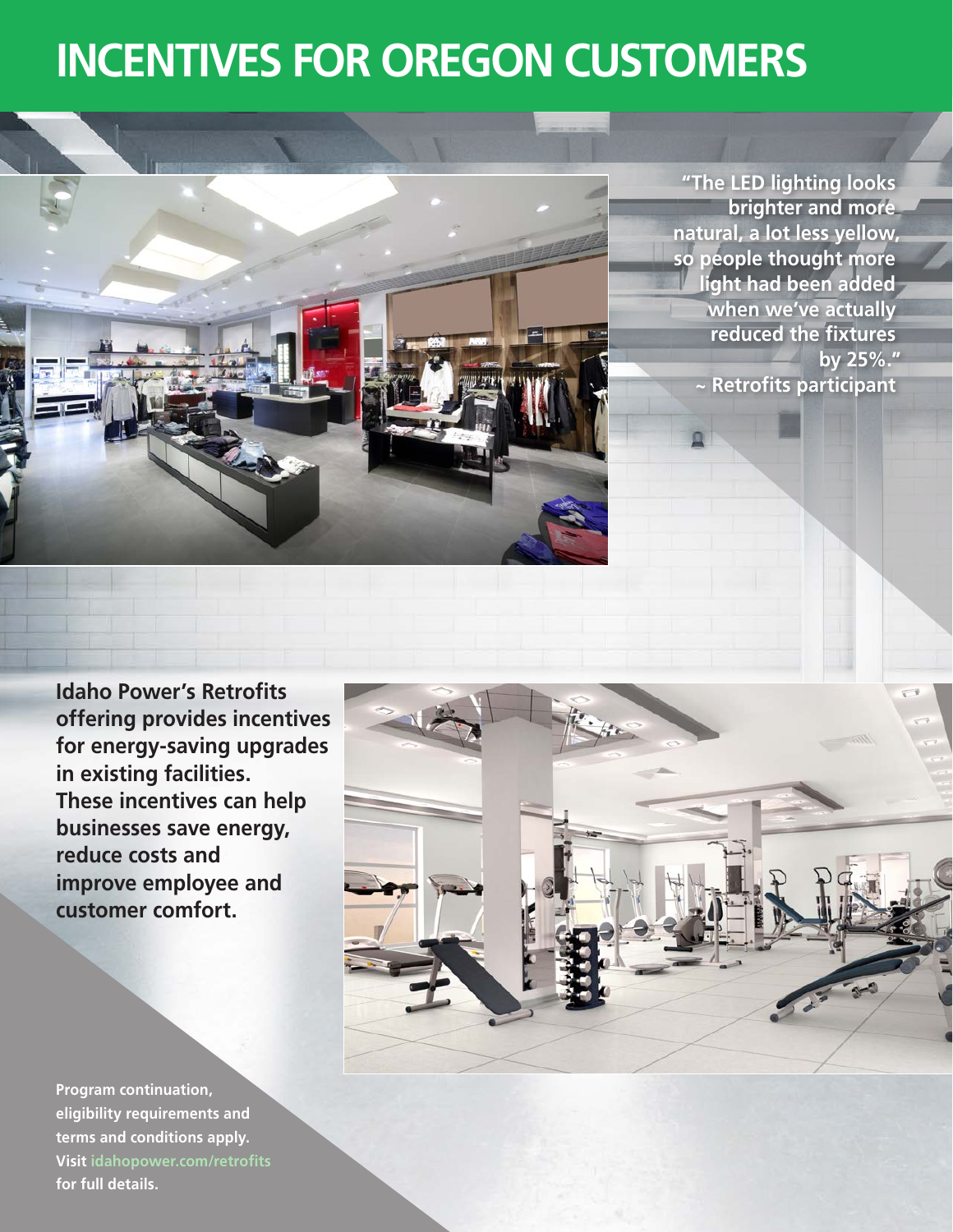### **Lighting**

| <b>MEASURE*</b>                                             | <b>INCENTIVE</b>                                     |
|-------------------------------------------------------------|------------------------------------------------------|
| <b>IFD</b> screw-in                                         | \$0.08 to \$0.26 per<br>watt saved                   |
| LED tubes (Type A, B and DM)                                | \$1.00 per foot $(ft)$                               |
| Type C linear replacement lamp                              | \$0.04 or \$0.10 per<br>kilowatt-hour (kWh)<br>saved |
| <b>IFD new fixture</b>                                      | \$0.14 or \$0.19 per<br>kWh saved                    |
| LED new fixture with integrated controls                    | \$0.16 to \$0.26 per<br>kWh saved                    |
| <b>IFD level 2 retrofit kit</b>                             | \$0.14 or \$0.19 per<br>kWh saved                    |
| <b>IFD</b> level 2 retrofit kit with<br>integrated controls | \$0.16 to \$0.26 per<br>kWh saved                    |
| <b>IFD level 1 retrofit kit</b>                             | \$0.08 or \$0.12 per<br>kWh saved                    |
| LED level 1 retrofit kit with<br>integrated controls        | \$0.12 to \$0.18 per<br>kWh saved                    |
| LED sign lighting                                           | \$0.14 or \$0.18 per<br>kWh saved                    |
| LED exit sign                                               | \$40 per fixture                                     |

\*Lighting projects must be completed by an Oregon licensed electrical contractor. Other criteria applies.

### **HVAC/Controls**

| <b>MEASURE</b>                                                                                                                                                               | <b>INCENTIVE</b>             |
|------------------------------------------------------------------------------------------------------------------------------------------------------------------------------|------------------------------|
| Air conditioning tune-up $>=$ 3-ton units                                                                                                                                    | \$25 per ton                 |
| Economizer repair                                                                                                                                                            | \$50 per ton                 |
| Air-side economizer                                                                                                                                                          | \$100 per ton                |
| Electronically commutated motor (ECM)                                                                                                                                        | \$200 per motor              |
| Hotel/motel control                                                                                                                                                          | \$75 per unit                |
| Variable-frequency drive (VFD) on chilled<br>water pumps, condenser water pumps,<br>cooling tower fans, supply, return, outside<br>air and make-up air fans, hot water pumps | \$125 per horsepower<br>(hp) |
| VFD on potato or onion storage shed<br>ventilation                                                                                                                           | \$250 per $hp$               |
| Controls-1 strategy                                                                                                                                                          | \$100 per ton                |
| Controls-2 strategies                                                                                                                                                        | \$80 or \$150 per ton        |
| Controls-3 strategies                                                                                                                                                        | \$100 or \$175 per ton       |
| Controls-4 strategies                                                                                                                                                        | \$120 or \$200 per ton       |
| Controls-5 strategies                                                                                                                                                        | \$140 or \$225 per ton       |

### **Building Shell**

| <b>MEASURE</b>              | <b>INCENTIVE</b>          |
|-----------------------------|---------------------------|
| Reflective roof treatment** | \$0.05 per $ft^2$         |
| Wall insulation*            | \$0.40 or 0.55 per $ft^2$ |

\*Available for buildings with electric heat.

\*\*Available for buildings with central mechanical air conditioning.

### **Food Service**

| <b>MEASURE</b>                                                     | <b>INCENTIVE</b>                                     |
|--------------------------------------------------------------------|------------------------------------------------------|
| Auto-closer: low-temp, walk-in                                     | \$400 per door                                       |
| Automatic high-speed door                                          | \$25 to \$100 per ft <sup>2</sup><br>of door opening |
| Strip curtain                                                      | \$5 per ft <sup>2</sup> of door<br>opening           |
| ENERGY STAR <sup>®</sup> electric combination oven                 | \$300 or \$800 per unit                              |
| <b>ENERGY STAR electric steamer</b>                                | \$30 per pan                                         |
| ENERGY STAR commercial ice machine $\geq$<br>200 lbs/day           | \$300 per unit                                       |
| <b>ENERGY STAR hot food holding cabinet</b><br>(half or full size) | \$200 or \$400 per<br>unit                           |
| On-demand overwrapper                                              | \$100 per unit                                       |
| VFD on kitchen exhaust or makeup air fan                           | $$250$ per hp                                        |

### **Compressed Air**

| <b>MEASURE</b>                  | <b>INCENTIVE</b> |
|---------------------------------|------------------|
| Air compressor VFD <200 hp      | \$200 per hp     |
| Low-pressure drop filter        | \$10 per hp      |
| No-loss condensate drain        | \$200 per unit   |
| Efficient compressed-air nozzle | \$80 per unit    |

### **Laundry**

| <b>MEASURE</b>                         | <b>INCENTIVE</b> |
|----------------------------------------|------------------|
| <b>FNFRGY STAR washer*</b>             | \$200 per washer |
| *Must be paired with an electric dryer |                  |

### **Dairy**

| <b>MEASURE</b>                  | <b>INCENTIVE</b> |
|---------------------------------|------------------|
| VFD on milking vacuum pump      | \$250 per hp     |
| VFD on dairy milk transfer pump | \$1,500 per VFD  |

### **Motor**

| <b>MEASURE</b>                                         | <b>INCENTIVE</b>                   |
|--------------------------------------------------------|------------------------------------|
| Wall- or engine-mounted engine block<br>heater control | \$100 or \$150 per unit            |
| Notched V-belt                                         | \$5 per hp (max \$50 per<br>motor) |
| High-efficiency battery charger for forklifts          | \$200 per unit                     |
|                                                        |                                    |

### **Fans**

| <b>MEASURE</b>             | <b>INCENTIVE</b> |
|----------------------------|------------------|
| High-volume, low-speed fan | \$2,000 per fan  |